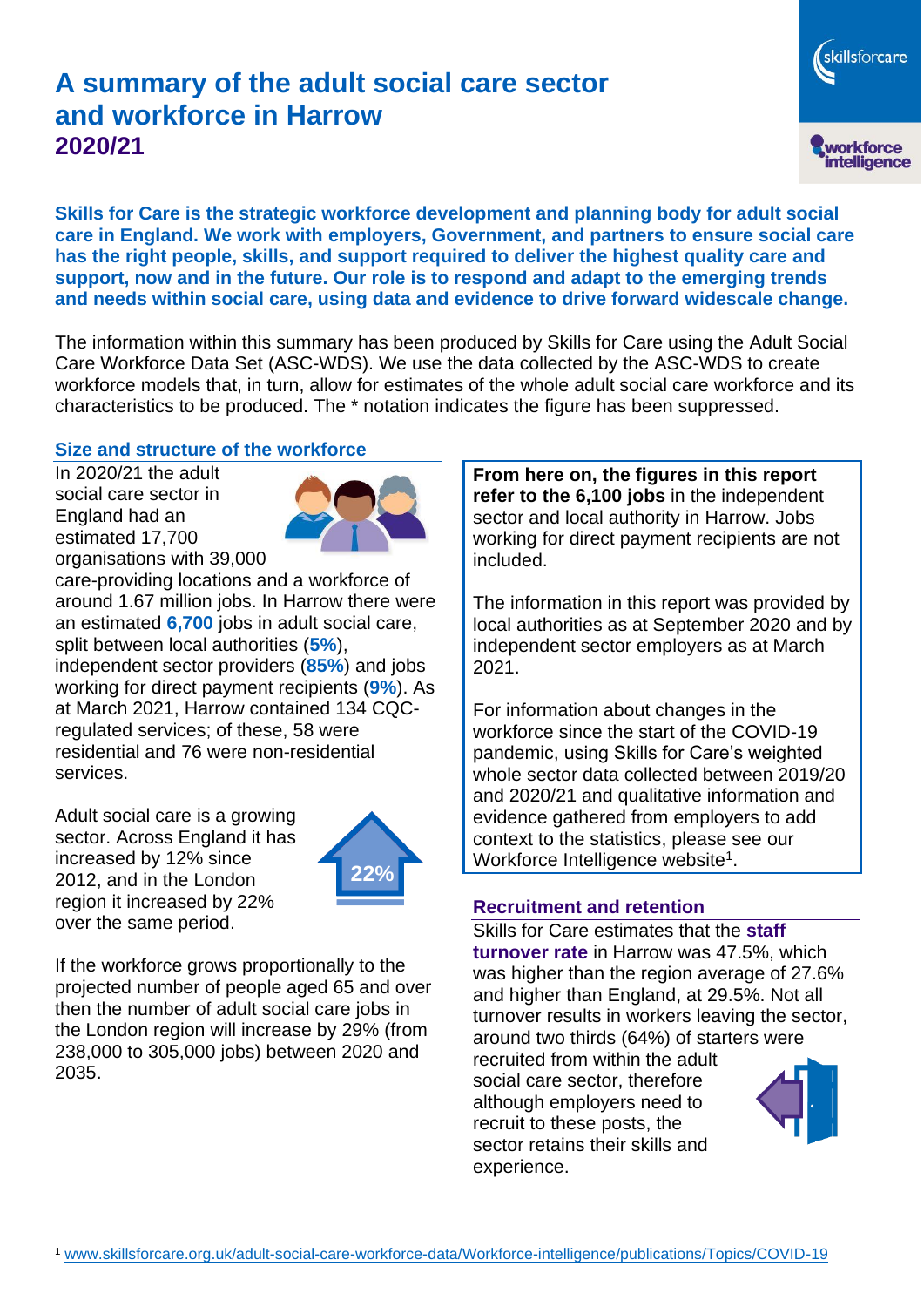Adult social care has an experienced 'core' of workers. Workers in Harrow had on average **8.1 years of experience in the sector** and 78% of the workforce had been working in the sector for at least three years.

Using both workforce intelligence evidence and our links with employers and stakeholders across England, we know that recruitment and retention is one of the largest issues faced by employers. We have many resources and tools available to help, for example the 'Values-based recruitment and retention toolkit'<sup>2</sup> and 'Seeing potential: widen your talent pool'. <sup>3</sup> For more information please visit: [www.skillsforcare.org.uk/recruitment-retention](http://www.skillsforcare.org.uk/recruitment-retention)

## **Employment information**

We estimate Harrow had **6,100** adult social care jobs employed in the local authority and independent sectors. These included 500 managerial roles, 200 regulated professionals, 4,700 direct care (including 4,100 care workers), and 650 othernon-care proving roles.

The average number of **sickness days** taken in the last year in Harrow was 9.1, (8.5 in London and 9.5 across England). With an estimated directly employed workforce of 5,100, this would mean employers in Harrow lost approximately **47,000 days to sickness in 2020/21**. In England levels of staff sickness have nearly doubled over the course of the pandemic between 2019/20 and 2020/21, in total around 6 million extra days were lost to sickness than in the year before.

Around one third (38%) of the workforce in Harrow were on zero-hours contracts. Around a half (47%) of the workforce usually worked full-time hours and 53% were part-time.

## **Chart 1. Proportion of workers on zero hours contracts by area**

| England | 25% |  |     |
|---------|-----|--|-----|
| London  |     |  | 42% |
| Harrow  |     |  | 38% |

# **Workforce demographics**

The majority (82%) of the workforce in Harrow were female, and the average age was 45.5 years old. Workers aged 24 and



under made up 5% of the workforce and workers aged over 55 represented 26%. Given this age profile approximately 1,600 people will be reaching retirement age in the next 10 years.

Nationality varied by region, in England 83% of the workforce identified as British, while in the London region this was 63%. An estimated 56% of the workforce in Harrow identified as British, 16% identified as of an EU nationality and 27% a non-EU nationality, therefore there was a higher reliance on non-EU than EU workers.

## **Pay**



Table 1 shows the full-time equivalent annual or hourly pay rate of selected job roles in Harrow (area), London (region) and England. All figures

represent the independent sector as at March 2021, except social workers which represent the local authority sector as at September 2020. At the time of analysis, the National Living Wage was £8.72.

#### **Table 1. Average pay rate of selected job roles by area**

|                                 | <b>England</b> | Region  | Area    |  |  |
|---------------------------------|----------------|---------|---------|--|--|
| Full-time equivalent annual pay |                |         |         |  |  |
| Social Worker <sup>†</sup>      | £37,100        | £44,500 | £40,700 |  |  |
| Registered nurse                | £33,600        | £34,700 | £35,600 |  |  |
| Hourly pay                      |                |         |         |  |  |
| National Living<br>Wage         | £8.72          | £8.72   | £8.72   |  |  |
| Senior care worker              | £10.00         | £10.43  | £10.08  |  |  |
| Care worker                     | £9.29          | £9.70   | £9.37   |  |  |
| Support and<br>outreach         | £9.53          | £10.19  | £9.40   |  |  |

†Local authority social workers only.

Please note that pay varies by sector, with local authority pay generally being higher than independent sector pay.